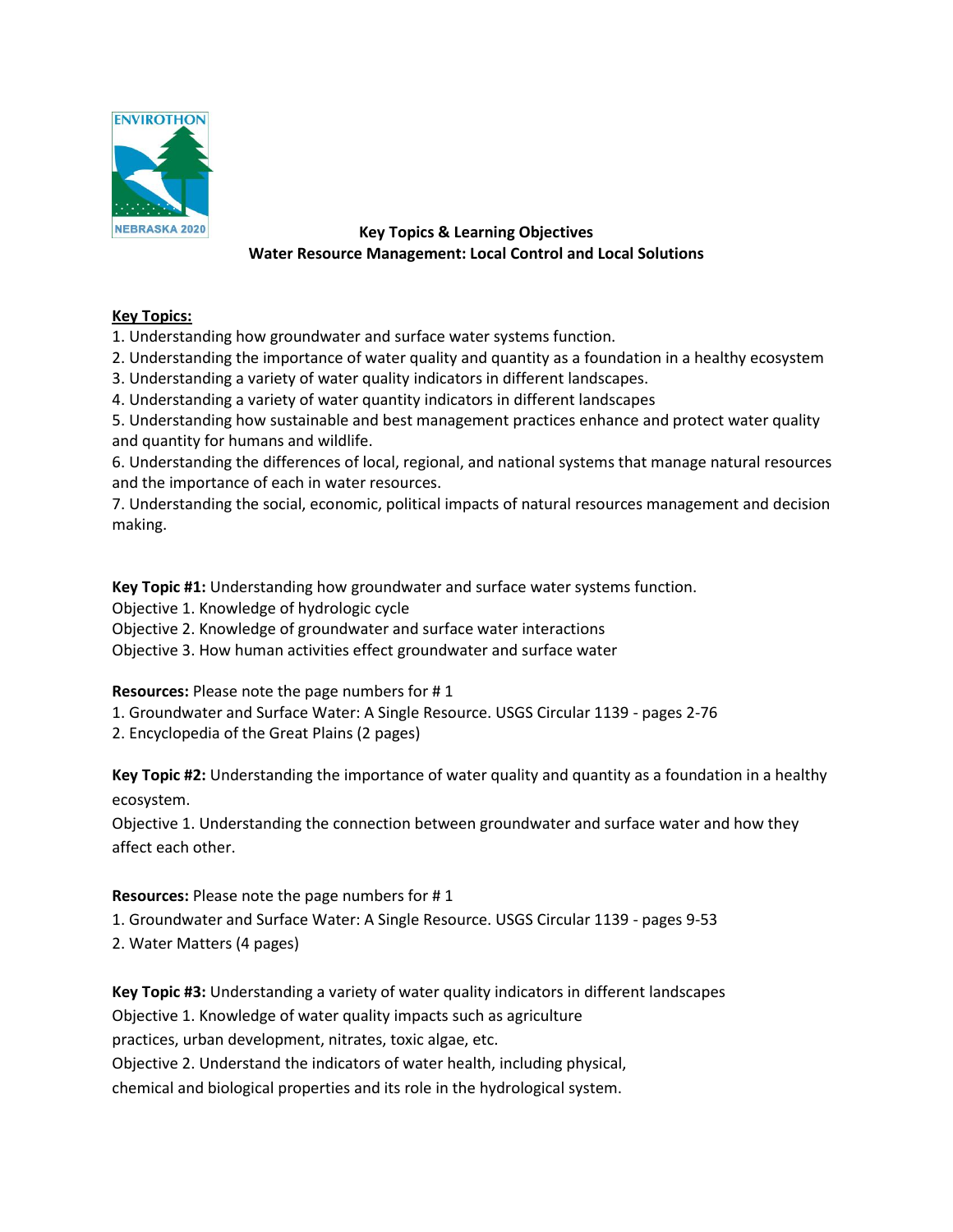**Resources:** Please note the page numbers for # 9

- 1. Conservation Implications of Climate Change: Soil Erosion and Runoff from Cropland (4 pages)
- 2. The nitrate contamination concern (6 pages)
- 3. Soil Characteristics that influence nitrogen and water management (6 pages)
- 4. NET News: Nitrates a costly, persistent problem for small towns (2 pages)
- 5. Drinking Water: Nitrate-Nitrogen (4 pages)
- 6. Fact Sheet: Precautions and Facts Regarding Harmful Algal Blooms (2 pages)
- 7. Here's how Midwest Farmers are fighting agricultural water pollution (4 pages)
- 8. University of Nebraska Lincoln Urban Nonpoint Source Pollution (2 pages)
- 9. Groundwater and Surface Water: A Single Resource. USGS Circular 1139 pages 61-66 and 77

**Key Topic #4:** Understanding a variety of water quantity indicators in different landscapes

Objective 1. Knowledge of water quantity impacts such as agriculture practices, urban

development, groundwater levels

Objective 2. Understanding of stream gauges and groundwater maps.

## **Resources:** Please note the page numbers for # 4

1. Impacts of urbanization on hydrological and water dynamics, and urban water management. (18 pages)

- 2. Protecting Water Quality from Urban Runoff (2 pages)
- 3. Water Administration, Streamgaging (1 page)
- 4. Groundwater and Surface Water: A Single Resource. USGS Circular 1139 pages VI, 9-21, 33-60, 67-71 & 76
- 5. EPA Water Monitoring & Assessment, Stream Flow (2 pages)

**Key Topic #5:** Understanding how sustainable and best management practices enhance and protect water quality and quantity for humans and wildlife

Objective 1. Understand the importance of moving toward sustainable practices to protect water quality and quantity.

Objective 2. Understand best management practices that improve water quality

and quantity such as improved agriculture practices, urban planning and water efficiency.

Objective 3. Understand the role of technology: flow meters, observation

wells, Airborne Electromagnetic (AEM) surveys, Unmanned Aerial Vehicles

(UAV) (drones, GIS, etc.), precision agriculture, etc.

# **Resources:**

1. North Platte Natural Resource District Flow Meters (2 pages)

2. Use of Five Nitrogen Source and Placement Systems for Improved Nitrogen Management of Irrigated Corn (3 pages)

- 3. NebGuide: Planning Your Riparian Buffer: Design and Plant Selection (4 pages)
- 4. NebGuide: Landscape Plants for Wildlife (4 pages)
- 5. Overview of NWQI EQIP Programs (1 page)